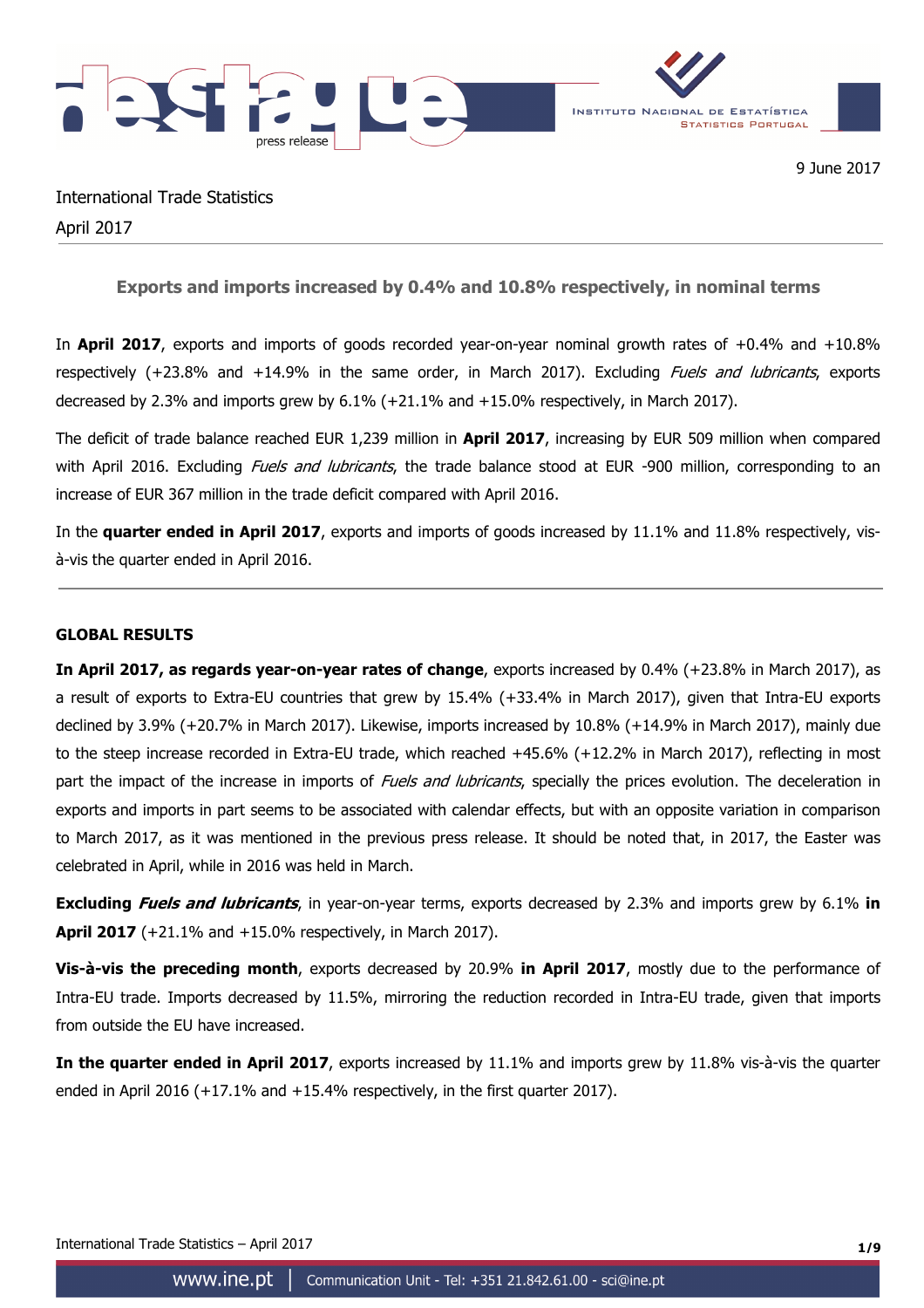

INSTITUTO NACIONAL DE ESTATÍSTICA **STATISTICS PORTUGAL** 

| <b>EXPORTS</b> |                                                                                                                                                                                                                     |                                                                                                                    |                                                                                                               |                                                                                                 |                                                                                                                    |                                                                                                     |                                                                                                  |                                                                                                       |
|----------------|---------------------------------------------------------------------------------------------------------------------------------------------------------------------------------------------------------------------|--------------------------------------------------------------------------------------------------------------------|---------------------------------------------------------------------------------------------------------------|-------------------------------------------------------------------------------------------------|--------------------------------------------------------------------------------------------------------------------|-----------------------------------------------------------------------------------------------------|--------------------------------------------------------------------------------------------------|-------------------------------------------------------------------------------------------------------|
|                |                                                                                                                                                                                                                     |                                                                                                                    | <b>TOTAL</b>                                                                                                  |                                                                                                 |                                                                                                                    | <b>TOTAL EXCLUDING FUELS AND</b><br><b>LUBRICANTS</b>                                               | <b>TOTAL</b><br><b>QUARTER ENDED IN:</b>                                                         |                                                                                                       |
| <b>YEAR</b>    | <b>MONTH</b>                                                                                                                                                                                                        |                                                                                                                    |                                                                                                               | <b>GROWTH RATE (%)</b>                                                                          |                                                                                                                    |                                                                                                     | <b>GROWTH RATE (%)</b>                                                                           | <b>GROWTH RATE (%)</b>                                                                                |
|                |                                                                                                                                                                                                                     | € Million                                                                                                          | Year-on-<br>year                                                                                              | Month-to-<br>month                                                                              | € Million                                                                                                          | Year-on-<br>year                                                                                    | Month-to-<br>month                                                                               | Year-on-year                                                                                          |
| 2015           | <b>APRIL</b><br>MAY<br><b>JUNE</b><br><b>JULY</b><br><b>AUGUST</b><br><b>SEPTEMBER</b><br><b>OCTOBER</b><br><b>NOVEMBER</b><br><b>DECEMBER</b>                                                                      | 4,243<br>4,238<br>4,554<br>4,704<br>3,320<br>4,140<br>4,526<br>4,333<br>3,634                                      | 9.3<br>3.9<br>8.9<br>5.0<br>2.6<br>1.8<br>$-2.4$<br>5.0<br>$-1.5$                                             | $-3.6$<br>$-0.1$<br>7.4<br>3.3<br>$-29.4$<br>24.7<br>9.3<br>$-4.3$<br>$-16.1$                   | 3,898<br>3,885<br>4,153<br>4,352<br>3,019<br>3,864<br>4,231<br>4,062<br>3,414                                      | 5.2<br>1.0<br>11.2<br>5.8<br>5.2<br>3.2<br>$-0.5$<br>8.5<br>0.7                                     | $-4.9$<br>$-0.3$<br>6.9<br>4.8<br>$-30.6$<br>28.0<br>9.5<br>$-4.0$<br>$-16.0$                    | 8.3<br>8.3<br>7.4<br>5.9<br>5.7<br>3.2<br>0.4<br>1.3<br>0.3                                           |
| 2016           | <b>TOTAL</b><br><b>JANUARY</b><br><b>FEBRUARY</b><br><b>MARCH</b><br><b>APRIL</b><br>MAY<br><b>JUNE</b><br><b>JULY</b><br><b>AUGUST</b><br><b>SEPTEMBER</b><br><b>OCTOBER</b><br><b>NOVEMBER</b><br><b>DECEMBER</b> | 50,314<br>3,677<br>4,026<br>4,248<br>4,145<br>4,223<br>4,469<br>4,484<br>3,486<br>4,427<br>4,363<br>4,685<br>4,082 | 1.0<br>$-2.7$<br>1.8<br>$-3.5$<br>$-2.3$<br>$-0.4$<br>$-1.8$<br>$-4.7$<br>5.0<br>6.9<br>$-3.6$<br>8.1<br>12.3 | 1.2<br>9.5<br>5.5<br>$-2.4$<br>1.9<br>5.8<br>0.3<br>$-22.3$<br>27.0<br>$-1.4$<br>7.4<br>$-12.9$ | 47,307<br>3,459<br>3,833<br>4,066<br>3,947<br>3,989<br>4,185<br>4,215<br>3,234<br>4,177<br>4,053<br>4,409<br>3,739 | 2.5<br>$-1.5$<br>4.1<br>$-0.8$<br>1.3<br>2.7<br>0.8<br>$-3.1$<br>7.1<br>8.1<br>$-4.2$<br>8.5<br>9.5 | 1.3<br>10.8<br>6.1<br>$-2.9$<br>1.1<br>4.9<br>0.7<br>$-23.3$<br>29.2<br>$-3.0$<br>8.8<br>$-15.2$ | 0.4<br>$-0.8$<br>$-1.5$<br>$-1.4$<br>$-2.1$<br>$-1.5$<br>$-2.4$<br>$-1.1$<br>1.9<br>2.4<br>3.7<br>5.1 |
| 2017           | <b>JANUARY</b><br><b>FEBRUARY</b><br><b>MARCH</b><br><b>APRIL</b>                                                                                                                                                   | 4,361<br>4,375<br>5,259<br>4,161                                                                                   | 18.6<br>8.7<br>23.8<br>0.4                                                                                    | 6.9<br>0.3<br>20.2<br>$-20.9$                                                                   | 4,016<br>4,031<br>4,923<br>3,855                                                                                   | 16.1<br>5.2<br>21.1<br>$-2.3$                                                                       | 7.4<br>0.4<br>22.1<br>$-21.7$                                                                    | 12.7<br>13.1<br>17.1<br>11.1                                                                          |



International Trade Statistics – April 2017 **2/9**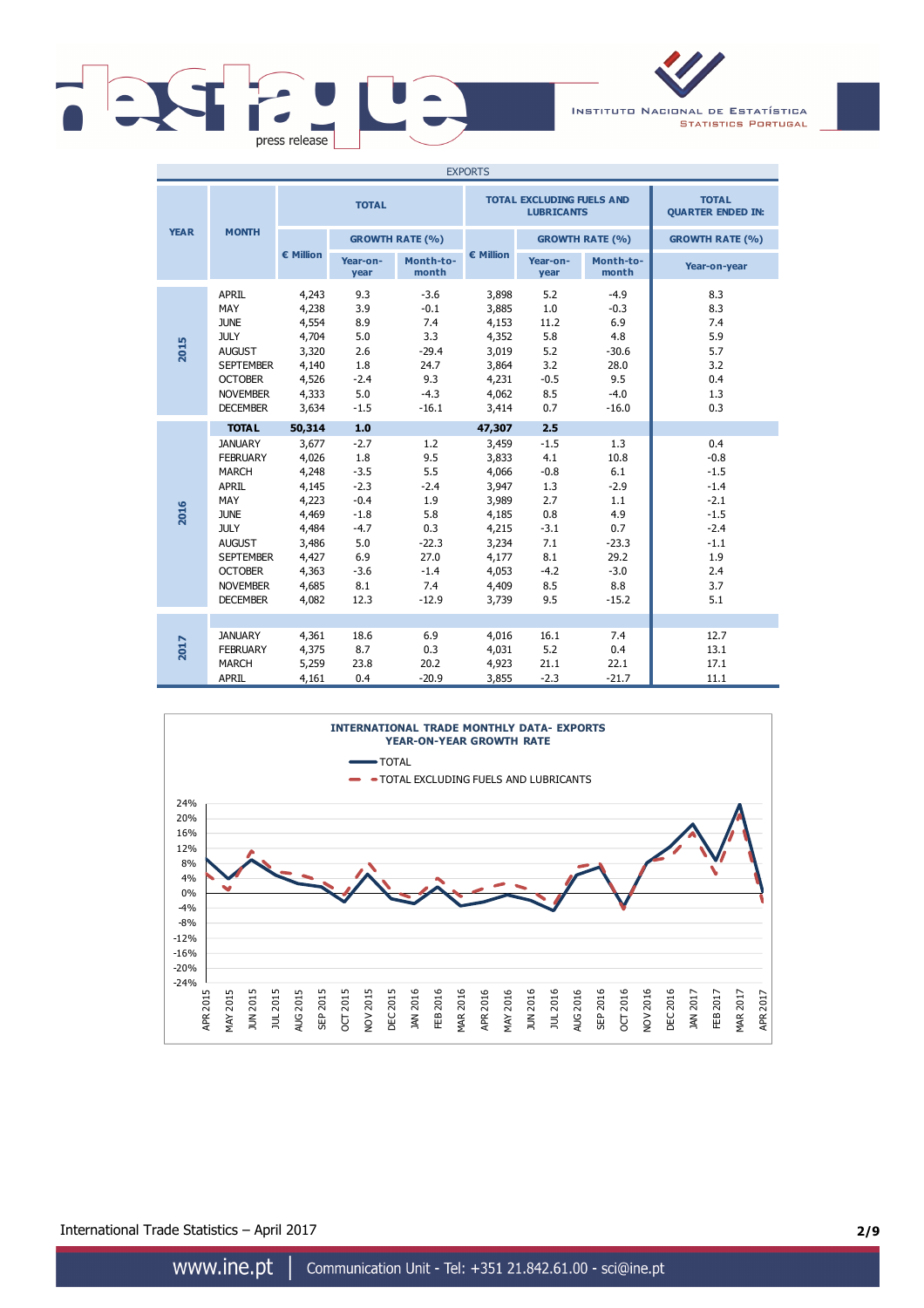

INSTITUTO NACIONAL DE ESTATÍSTICA **STATISTICS PORTUGAL** 

| <b>IMPORTS</b> |                                                                                                                                                                                                              |                                                                                                                    |                                                                                                             |                                                                                                   |                                                                                                                    |                                                                                                  |                                                                                                       |                                                                                              |
|----------------|--------------------------------------------------------------------------------------------------------------------------------------------------------------------------------------------------------------|--------------------------------------------------------------------------------------------------------------------|-------------------------------------------------------------------------------------------------------------|---------------------------------------------------------------------------------------------------|--------------------------------------------------------------------------------------------------------------------|--------------------------------------------------------------------------------------------------|-------------------------------------------------------------------------------------------------------|----------------------------------------------------------------------------------------------|
|                |                                                                                                                                                                                                              | <b>TOTAL</b>                                                                                                       |                                                                                                             |                                                                                                   |                                                                                                                    | <b>TOTAL EXCLUDING FUELS AND</b><br><b>LUBRICANTS</b>                                            | <b>TOTAL</b><br><b>QUARTER ENDED IN:</b>                                                              |                                                                                              |
| <b>YEAR</b>    | <b>MONTH</b>                                                                                                                                                                                                 |                                                                                                                    | <b>GROWTH RATE (%)</b>                                                                                      |                                                                                                   |                                                                                                                    |                                                                                                  | <b>GROWTH RATE (%)</b>                                                                                | <b>GROWTH RATE (%)</b>                                                                       |
|                |                                                                                                                                                                                                              | $\epsilon$ Million                                                                                                 | Year-on-<br>year                                                                                            | Month-to-<br>month                                                                                | € Million                                                                                                          | Year-on-<br>year                                                                                 | Month-to-<br>month                                                                                    | Year-on-year                                                                                 |
| 2015           | <b>APRIL</b><br>MAY<br><b>JUNE</b><br><b>JULY</b><br><b>AUGUST</b><br><b>SEPTEMBER</b><br><b>OCTOBER</b><br><b>NOVEMBER</b><br><b>DECEMBER</b>                                                               | 5,189<br>5,361<br>5,425<br>5,435<br>4,232<br>5,232<br>5,326<br>5,033<br>4,827                                      | 14.1<br>6.6<br>7.0<br>$-0.4$<br>1.9<br>$-0.3$<br>$-3.3$<br>2.2<br>0.9                                       | $-2.1$<br>3.3<br>1.2<br>0.2<br>$-22.1$<br>23.6<br>1.8<br>$-5.5$<br>$-4.1$                         | 4,436<br>4,428<br>4,687<br>4,718<br>3,567<br>4,616<br>4,704<br>4,474<br>4,280                                      | 11.0<br>7.1<br>15.1<br>6.4<br>5.8<br>6.7<br>2.0<br>5.4<br>6.8                                    | $-4.4$<br>$-0.2$<br>5.8<br>0.7<br>$-24.4$<br>29.4<br>1.9<br>$-4.9$<br>$-4.3$                          | 7.5<br>10.6<br>9.1<br>4.3<br>2.8<br>0.3<br>$-0.8$<br>$-0.6$<br>$-0.2$                        |
| 2016           | <b>TOTAL</b><br><b>JANUARY</b><br><b>FEBRUARY</b><br><b>MARCH</b><br>APRIL<br>MAY<br><b>JUNE</b><br><b>JULY</b><br><b>AUGUST</b><br><b>SEPTEMBER</b><br><b>OCTOBER</b><br><b>NOVEMBER</b><br><b>DECEMBER</b> | 61,134<br>4,365<br>4,714<br>5,311<br>4,874<br>5,158<br>5,393<br>5,065<br>4,656<br>5,367<br>5,238<br>5,497<br>5,495 | 1.4<br>$-1.7$<br>4.6<br>0.2<br>$-6.1$<br>$-3.8$<br>$-0.6$<br>$-6.8$<br>10.0<br>2.6<br>$-1.7$<br>9.2<br>13.8 | $-9.6$<br>8.0<br>12.7<br>$-8.2$<br>5.8<br>4.6<br>$-6.1$<br>$-8.1$<br>15.3<br>$-2.4$<br>4.9<br>0.0 | 55,004<br>4,000<br>4,324<br>4,822<br>4,481<br>4,718<br>4,844<br>4,590<br>4,045<br>4,815<br>4,662<br>4,973<br>4,729 | 5.0<br>4.7<br>7.1<br>3.9<br>1.0<br>6.5<br>3.4<br>$-2.7$<br>13.4<br>4.3<br>$-0.9$<br>11.2<br>10.5 | $-6.5$<br>8.1<br>11.5<br>$-7.1$<br>5.3<br>2.7<br>$-5.2$<br>$-11.9$<br>19.0<br>$-3.2$<br>6.7<br>$-4.9$ | 0.5<br>1.2<br>1.0<br>$-0.6$<br>$-3.2$<br>$-3.4$<br>$-3.7$<br>0.1<br>1.3<br>3.2<br>3.3<br>6.9 |
| 2017           | <b>JANUARY</b><br><b>FEBRUARY</b><br><b>MARCH</b><br><b>APRIL</b>                                                                                                                                            | 5,348<br>5,159<br>6,099<br>5,400                                                                                   | 22.5<br>9.4<br>14.9<br>10.8                                                                                 | $-2.7$<br>$-3.5$<br>18.2<br>$-11.5$                                                               | 4,610<br>4,521<br>5,547<br>4,755                                                                                   | 15.2<br>4.6<br>15.0<br>6.1                                                                       | $-2.5$<br>$-1.9$<br>22.7<br>$-14.3$                                                                   | 14.9<br>15.1<br>15.4<br>11.8                                                                 |



International Trade Statistics – April 2017 **3/9**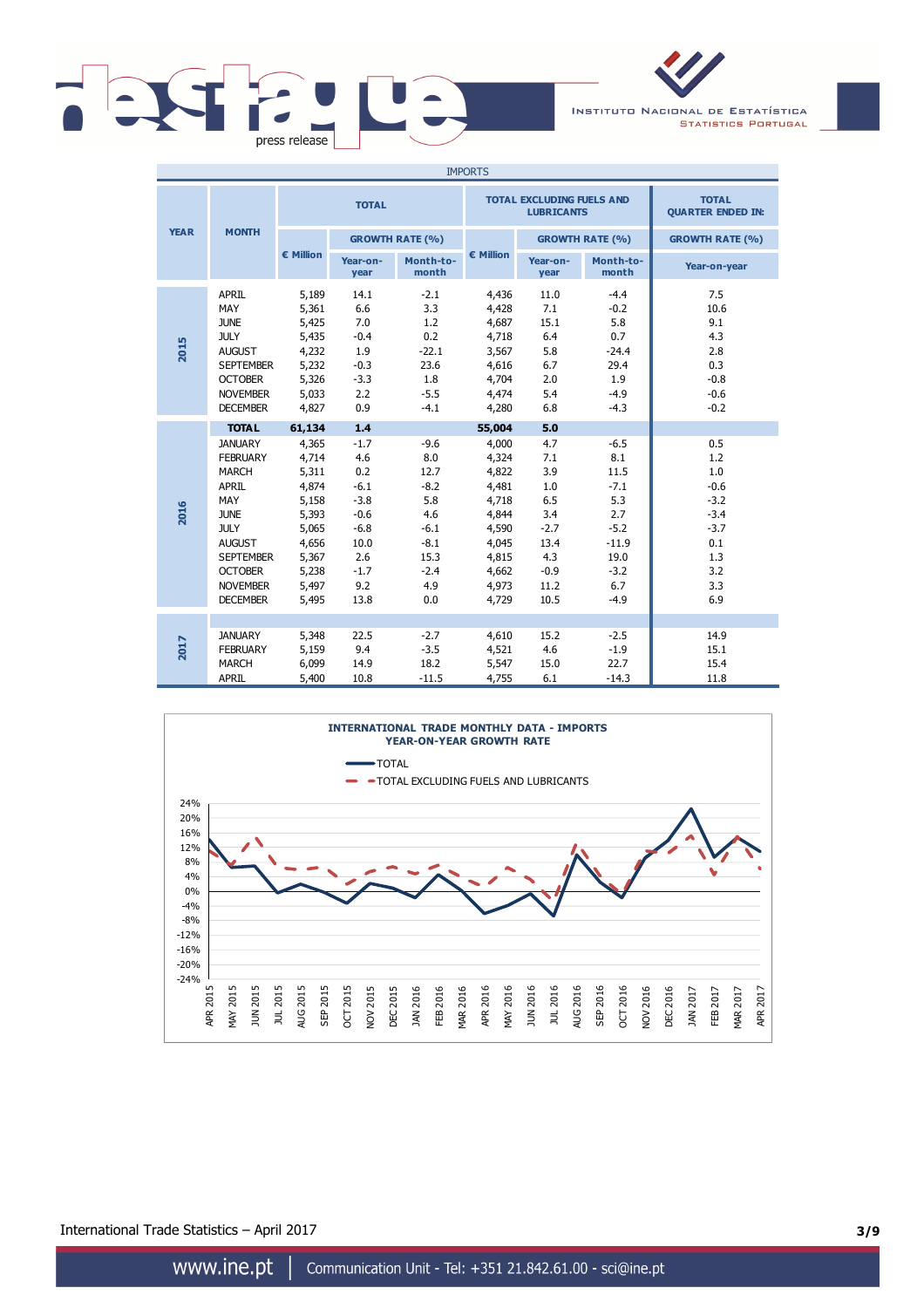

**In April 2017**, the **deficit of trade balance** reached EUR 1,239 million, which stood for an increase of EUR 509 million compared with April 2016.

**Excluding Fuels and lubricants**, **in April 2017**, trade balance stood at EUR -900 million, comparing to EUR -533 million in April 2016.

| <b>TRADE BALANCE</b> |                                                                                                                                                                                                     |                                                                                                                            |                                                                                                       |                                                                                                    |                                                                                                                    |                                                                                                                         |                                                                                          |                                                                                                      |
|----------------------|-----------------------------------------------------------------------------------------------------------------------------------------------------------------------------------------------------|----------------------------------------------------------------------------------------------------------------------------|-------------------------------------------------------------------------------------------------------|----------------------------------------------------------------------------------------------------|--------------------------------------------------------------------------------------------------------------------|-------------------------------------------------------------------------------------------------------------------------|------------------------------------------------------------------------------------------|------------------------------------------------------------------------------------------------------|
| <b>TOTAL</b>         |                                                                                                                                                                                                     |                                                                                                                            | <b>TOTAL EXCLUDING FUELS AND</b><br><b>LUBRICANTS</b>                                                 | <b>TOTAL</b><br><b>QUARTER ENDED IN:</b>                                                           |                                                                                                                    |                                                                                                                         |                                                                                          |                                                                                                      |
| <b>YEAR</b>          | <b>MONTH</b>                                                                                                                                                                                        |                                                                                                                            |                                                                                                       | GROWTH (10 <sup>6</sup> Eur)                                                                       |                                                                                                                    |                                                                                                                         | GROWTH (10 <sup>6</sup> Eur)                                                             | GROWTH (10 <sup>6</sup> Eur)                                                                         |
|                      |                                                                                                                                                                                                     | $\epsilon$ Million                                                                                                         | Year-on-<br>year                                                                                      | Month-to-<br>month                                                                                 | € Million                                                                                                          | Year-on-<br>year                                                                                                        | Month-to-<br>month                                                                       | Year-on-year                                                                                         |
| 2015                 | APRIL<br>MAY<br><b>JUNE</b><br><b>JULY</b><br><b>AUGUST</b><br><b>SEPTEMBER</b><br><b>OCTOBER</b><br><b>NOVEMBER</b><br><b>DECEMBER</b>                                                             | $-946$<br>$-1,123$<br>$-872$<br>$-731$<br>$-912$<br>$-1,092$<br>$-800$<br>$-700$<br>$-1,193$                               | $-279$<br>$-173$<br>17<br>246<br>$\overline{4}$<br>86<br>71<br>100<br>$-98$                           | $-47$<br>$-177$<br>251<br>140<br>$-181$<br>$-180$<br>293<br>100<br>$-493$                          | $-538$<br>$-543$<br>$-534$<br>$-366$<br>$-548$<br>$-752$<br>$-473$<br>$-412$<br>$-866$                             | $-248$<br>$-256$<br>$-197$<br>$-48$<br>$-47$<br>$-170$<br>$-110$<br>89<br>$-249$                                        | 6<br>$-6$<br>9<br>167<br>$-182$<br>$-204$<br>279<br>61<br>$-455$                         | $-87$<br>$-541$<br>$-435$<br>90<br>267<br>336<br>162<br>258<br>74                                    |
|                      | <b>TOTAL</b>                                                                                                                                                                                        | $-10,820$                                                                                                                  | $-335$                                                                                                |                                                                                                    | $-7,696$                                                                                                           | $-1,460$                                                                                                                |                                                                                          |                                                                                                      |
| 2016                 | <b>JANUARY</b><br><b>FEBRUARY</b><br><b>MARCH</b><br><b>APRIL</b><br>MAY<br><b>JUNE</b><br><b>JULY</b><br><b>AUGUST</b><br><b>SEPTEMBER</b><br><b>OCTOBER</b><br><b>NOVEMBER</b><br><b>DECEMBER</b> | $-688$<br>$-688$<br>$-1,062$<br>$-730$<br>$-935$<br>$-924$<br>$-581$<br>$-1,171$<br>$-940$<br>$-875$<br>$-812$<br>$-1,414$ | $-23$<br>$-136$<br>$-164$<br>216<br>188<br>$-52$<br>150<br>$-258$<br>152<br>$-75$<br>$-112$<br>$-221$ | 505<br>$\mathbf{0}$<br>$-374$<br>333<br>$-205$<br>11<br>343<br>$-589$<br>230<br>65<br>63<br>$-602$ | $-541$<br>$-491$<br>$-756$<br>$-533$<br>$-729$<br>$-659$<br>$-375$<br>$-812$<br>$-637$<br>$-609$<br>-564<br>$-991$ | $-234$<br>$-136$<br>$-213$<br>$\overline{4}$<br>$-186$<br>$-125$<br>$-9$<br>$-263$<br>115<br>$-136$<br>$-152$<br>$-124$ | 326<br>50<br>$-266$<br>223<br>$-196$<br>70<br>284<br>$-436$<br>174<br>28<br>45<br>$-427$ | $-21$<br>$-257$<br>$-323$<br>$-84$<br>240<br>352<br>286<br>$-160$<br>44<br>$-181$<br>$-35$<br>$-407$ |
| 2017                 | <b>JANUARY</b><br><b>FEBRUARY</b><br><b>MARCH</b><br><b>APRIL</b>                                                                                                                                   | $-987$<br>$-784$<br>$-840$<br>$-1,239$                                                                                     | $-298$<br>$-95$<br>222<br>$-509$                                                                      | 427<br>203<br>$-56$<br>$-399$                                                                      | $-593$<br>$-491$<br>$-624$<br>$-900$                                                                               | $-53$<br>$\mathbf{0}$<br>133<br>$-367$                                                                                  | 397<br>102<br>$-133$<br>$-276$                                                           | $-631$<br>$-614$<br>$-171$<br>$-381$                                                                 |



International Trade Statistics – April 2017 **4/9**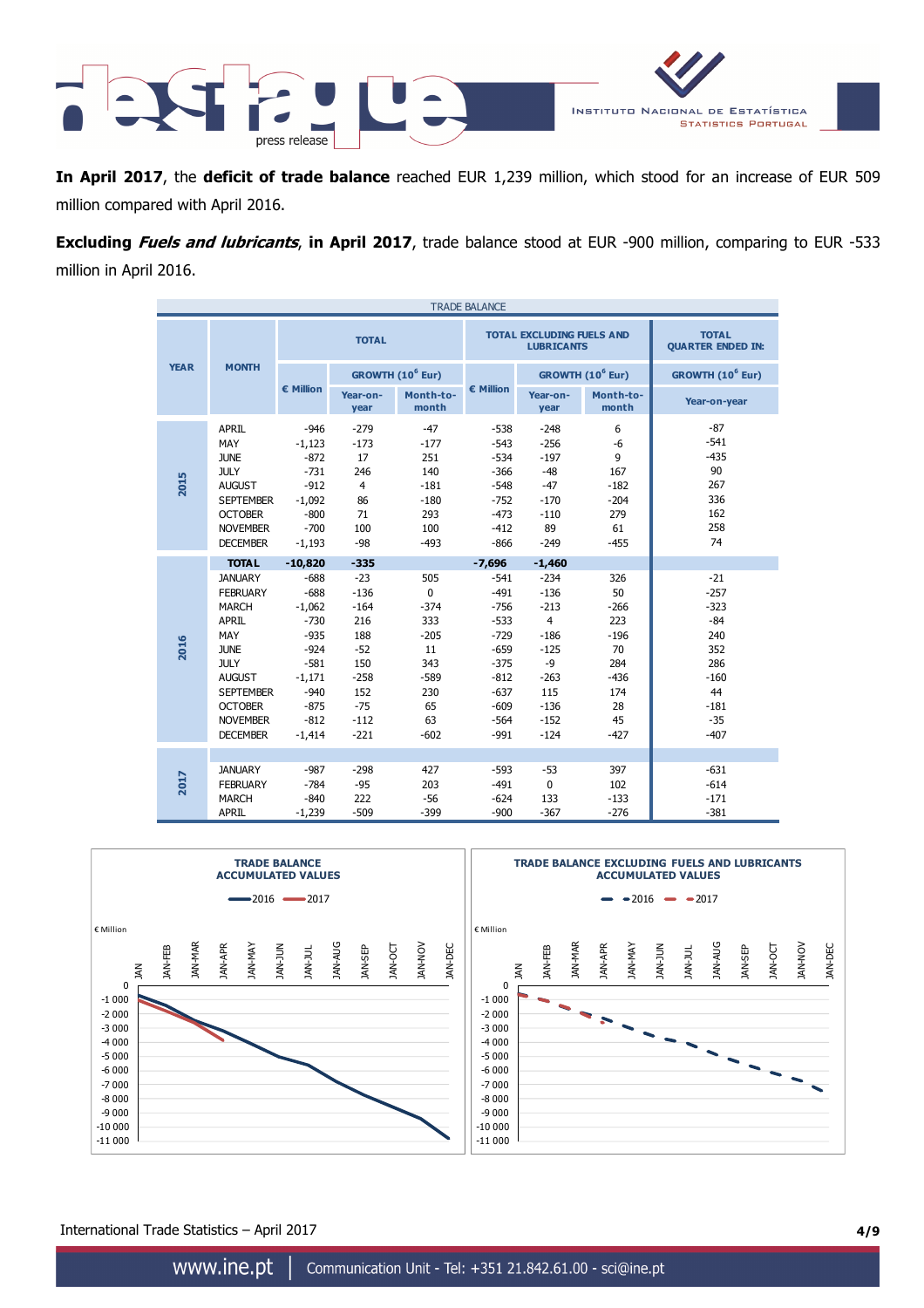



# **BROAD ECONOMIC CATEGORIES**

In **April 2017**, for both **exports** and **imports** the emphasis was clearly on the increases in Fuels and lubricants (corresponding to +55.1% and +63.7% respectively), in large part due to the impact of the increase in prices.

On the other hand, the reductions in exports of Consumer goods (-9.6%) and Transport equipment (-8.2%) are also noteworthy.

| <b>EXPORTS BY BEC</b>                                         |                    |                        |                         |                              |                     |                          |                    |                              |  |
|---------------------------------------------------------------|--------------------|------------------------|-------------------------|------------------------------|---------------------|--------------------------|--------------------|------------------------------|--|
|                                                               |                    | <b>REFERENCE MONTH</b> |                         |                              |                     | <b>QUARTER ENDED IN:</b> |                    |                              |  |
| <b>BROAD ECONOMIC CATEGORIES</b>                              | € Million          |                        |                         | <b>GROWTH</b><br><b>RATE</b> | € Million           |                          |                    | <b>GROWTH</b><br><b>RATE</b> |  |
|                                                               | <b>APR</b><br>2017 | <b>APR</b><br>2016     | <b>GROWTH</b>           | O <sub>0</sub>               | <b>APR</b><br>2017  | <b>APR</b><br>2016       | <b>GROWTH</b>      | O <sub>0</sub>               |  |
| <b>FOOD AND BEVERAGES</b>                                     | 451                | 427                    | 24                      | 5.7                          | 1,431               | 1,233                    | 198                | 16.1                         |  |
| PRIMARY<br><b>PROCESSED</b>                                   | 142<br>310         | 130<br>297             | 11<br>13                | 8.7<br>4.4                   | 442<br>989          | 361<br>873               | 81<br>117          | 22.6<br>13.4                 |  |
| INDUSTRIAL SUPPLIES NOT ELSEWHERE SPECIFIED                   | 1,428              | 1.421                  | $\overline{7}$          | 0.5                          | 4,613               | 4,255                    | 357                | 8.4                          |  |
| PRIMARY<br><b>PROCESSED</b>                                   | 110<br>1,318       | 98<br>1,323            | 12<br>$-5$              | 12.2<br>$-0.4$               | 379<br>4,234        | 324<br>3,931             | 54<br>303          | 16.8<br>7.7                  |  |
| <b>FUELS AND LUBRICANTS</b>                                   | 306                | 197                    | 109                     | 55.1                         | 987                 | 572                      | 414                | 72.4                         |  |
| PRIMARY<br><b>PROCESSED</b>                                   | 0<br>306           | $\Omega$<br>197        | $\Omega$<br>109         | 33.8<br>55.2                 | 1<br>986            | $\Omega$<br>572          | 1<br>414           | 142.8<br>72.4                |  |
| CAPITAL GOODS, AND PARTS AND ACCESSORIES THEREOF (1)          | 573                | 555                    | 17                      | 3.1                          | 1.847               | 1,647                    | 200                | 12.1                         |  |
| CAPITAL GOODS (1)<br>PARTS AND ACCESSORIES                    | 360<br>213         | 332<br>224             | 28<br>$-11$             | 8.5<br>$-4.8$                | 1,139<br>708        | 987<br>661               | 152<br>48          | 15.4<br>7.2                  |  |
| TRANSPORT EQUIPMENT AND PARTS AND ACCESSORIES THEREOF         | 650                | 708                    | $-58$                   | $-8.2$                       | 2,207               | 2,112                    | 95                 | 4.5                          |  |
| PASSENGER MOTOR CARS<br><b>OTHER</b><br>PARTS AND ACCESSORIES | 153<br>86<br>411   | 181<br>90<br>438       | $-27$<br>$-4$<br>$-27$  | $-15.2$<br>$-4.7$<br>$-6.1$  | 465<br>319<br>1,422 | 525<br>276<br>1,311      | $-59$<br>43<br>112 | $-11.3$<br>15.4<br>8.5       |  |
| CONSUMER GOODS NOT ELSEWHERE SPECIFIED                        | 749                | 829                    | $-80$                   | $-9.6$                       | 2,699               | 2,584                    | 114                | 4.4                          |  |
| <b>DURABLE</b><br>SEMI-DURABLE<br><b>NON-DURABLE</b>          | 105<br>374<br>270  | 118<br>425<br>286      | $-13$<br>$-51$<br>$-16$ | $-10.8$<br>$-12.1$<br>$-5.5$ | 361<br>1,416<br>921 | 347<br>1,390<br>847      | 14<br>27<br>74     | 4.0<br>1.9<br>8.7            |  |
| <b>GOODS NOT ELSEWHERE SPECIFIED</b>                          | $\overline{4}$     | 6                      | $-2$                    | $-32.3$                      | 12                  | 14                       | $-2$               | $-13.6$                      |  |
| (1) - EXCEPT TRANSPORT EQUIPMENT                              |                    |                        |                         |                              |                     |                          |                    |                              |  |

|                                                                          |                    | <b>IMPORTS BY BEC</b>  |               |                              |                    |                          |                |                              |  |
|--------------------------------------------------------------------------|--------------------|------------------------|---------------|------------------------------|--------------------|--------------------------|----------------|------------------------------|--|
|                                                                          |                    | <b>REFERENCE MONTH</b> |               |                              |                    | <b>QUARTER ENDED IN:</b> |                |                              |  |
| <b>BROAD ECONOMIC CATEGORIES</b>                                         | € Million          |                        |               | <b>GROWTH</b><br><b>RATE</b> | € Million          |                          |                | <b>GROWTH</b><br><b>RATE</b> |  |
|                                                                          | <b>APR</b><br>2017 | <b>APR</b><br>2016     | <b>GROWTH</b> | O <sub>0</sub>               | <b>APR</b><br>2017 | <b>APR</b><br>2016       | <b>GROWTH</b>  | $\frac{9}{6}$                |  |
| <b>FOOD AND BEVERAGES</b>                                                | 730                | 658                    | 72            | 10.9                         | 2.168              | 1.951                    | 217            | 11.1                         |  |
| PRIMARY                                                                  | 342                | 286                    | 55            | 19.4                         | 965                | 847                      | 118            | 13.9                         |  |
| <b>PROCESSED</b>                                                         | 389                | 372                    | 17            | 4.4                          | 1,203              | 1,104                    | 100            | 9.0                          |  |
| INDUSTRIAL SUPPLIES NOT ELSEWHERE SPECIFIED                              | 1.543              | 1.464                  | 79            | 5.4                          | 4,900              | 4.451                    | 449            | 10.1                         |  |
| PRIMARY                                                                  | 145                | 124                    | 22            | 17.5                         | 483                | 443                      | 40             | 9.1                          |  |
| <b>PROCESSED</b>                                                         | 1,398              | 1,340                  | 57            | 4.3                          | 4,417              | 4,008                    | 408            | 10.2                         |  |
| <b>FUELS AND LUBRICANTS</b>                                              | 645                | 394                    | 251           | 63.7                         | 1.834              | 1,272                    | 561            | 44.1                         |  |
| PRIMARY                                                                  | 494                | 296                    | 198           | 66.7                         | 1,321              | 981                      | 340            | 34.7                         |  |
| <b>PROCESSED</b>                                                         | 150                | 97                     | 53            | 54.8                         | 513                | 292                      | 221            | 75.8                         |  |
| CAPITAL GOODS, AND PARTS AND ACCESSORIES THEREOF (1)                     | 797                | 718                    | 79            | 11.1                         | 2,560              | 2,224                    | 336            | 15.1                         |  |
| CAPITAL GOODS (1)                                                        | 461                | 409                    | 52            | 12.7                         | 1,478              | 1,297                    | 182            | 14.0                         |  |
| PARTS AND ACCESSORIES                                                    | 336                | 309                    | 27            | 8.9                          | 1,082              | 928                      | 154            | 16.6                         |  |
| TRANSPORT EQUIPMENT AND PARTS AND ACCESSORIES THEREOF                    | 947                | 888                    | 59            | 6.6                          | 2,783              | 2.617                    | 166            | 6.3                          |  |
| PASSENGER MOTOR CARS                                                     | 361                | 373                    | $-12$         | $-3.3$                       | 1,212              | 1,143                    | 69             | 6.0                          |  |
| <b>OTHER</b>                                                             | 247                | 156                    | 91            | 58.6                         | 457                | 421                      | 36             | 8.5                          |  |
| PARTS AND ACCESSORIES                                                    | 339                | 359                    | $-20$         | $-5.5$                       | 1,114              | 1,053                    | 61             | 5.8                          |  |
| CONSUMER GOODS NOT ELSEWHERE SPECIFIED                                   | 737                | 752                    | $-15$         | $-2.0$                       | 2,408              | 2,380                    | 28             | 1.2                          |  |
| <b>DURABLE</b>                                                           | 120                | 119                    | $\Omega$      | 0.2                          | 388                | 363                      | 25             | 6.9                          |  |
| SEMI-DURABLE                                                             | 280                | 285                    | -5            | $-1.7$                       | 944                | 932                      | 12             | 1.3                          |  |
| <b>NON-DURABLE</b>                                                       | 338                | 348                    | $-11$         | $-3.0$                       | 1,076              | 1,085                    | $-9$           | $-0.8$                       |  |
| <b>GOODS NOT ELSEWHERE SPECIFIED</b><br>(1) - EXCEPT TRANSPORT EQUIPMENT | $\mathbf{1}$       | $\mathbf{1}$           | $\mathbf{1}$  | 110.3                        | $\overline{4}$     | 3                        | $\overline{2}$ | 66.4                         |  |

International Trade Statistics – April 2017 **5/9**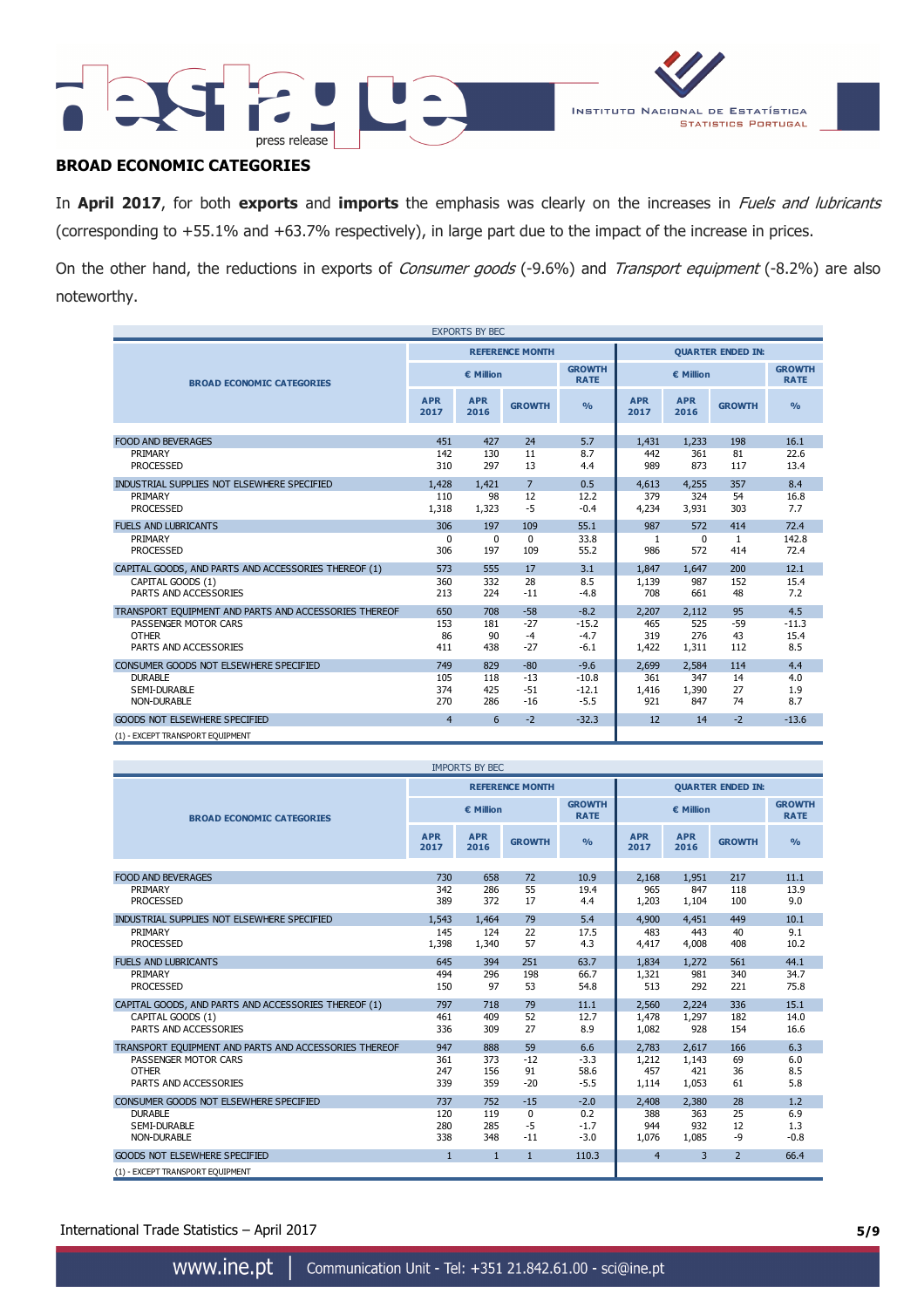



## **MAIN PARTNER COUNTRIES**

In **April 2017**, having in consideration the main destination countries in 2016, compared to the same month a year earlier, the emphasis goes to the increases in **exports** to the Extra-EU partners, namely Morocco, Angola and the United States (corresponding to +102.1%, +41.1% and +15.9% respectively). It should also be noted that in this month exports to the four main partner countries (Spain, France, Germany and the United Kingdom) have declined.

With regard to **imports**, and as far as the main partner countries in 2016 are concerned, in **April 2017** only imports from France and the United Kingdom decreased when compared to April 2016. The largest increases were recorded in imports from Spain (corresponding to  $+2.6\%$ ), Germany ( $+6.0\%$ ) and China ( $+25.6\%$ ).

| EXPORTS BY COUNTRIES AND ECONOMIC ZONES  |                    |                    |                        |                              |                          |                    |               |                              |
|------------------------------------------|--------------------|--------------------|------------------------|------------------------------|--------------------------|--------------------|---------------|------------------------------|
|                                          |                    |                    | <b>REFERENCE MONTH</b> |                              | <b>QUARTER ENDED IN:</b> |                    |               |                              |
| <b>COUNTRIES AND ECONOMIC ZONES</b>      | € Million          |                    |                        | <b>GROWTH</b><br><b>RATE</b> | € Million                |                    |               | <b>GROWTH</b><br><b>RATE</b> |
|                                          | <b>APR</b><br>2017 | <b>APR</b><br>2016 | <b>GROWTH</b>          | O <sub>0</sub>               | <b>APR</b><br>2017       | <b>APR</b><br>2016 | <b>GROWTH</b> | $\frac{0}{0}$                |
|                                          |                    |                    |                        |                              |                          |                    |               |                              |
| <b>MAIN PARTNER COUNTRIES IN 2016:</b>   |                    |                    |                        |                              |                          |                    |               |                              |
| ES SPAIN                                 | 1,059              | 1,112              | $-53$                  | $-4.8$                       | 3,558                    | 3,307              | 251           | 7.6                          |
| FR FRANCE                                | 529                | 558                | $-29$                  | $-5.2$                       | 1,740                    | 1,654              | 86            | 5.2                          |
| DE GERMANY                               | 458                | 507                | $-49$                  | $-9.7$                       | 1,520                    | 1,485              | 35            | 2.3                          |
| <b>GB UNITED KINGDOM</b>                 | 269                | 313                | $-43$                  | $-13.8$                      | 908                      | 927                | $-19$         | $-2.0$                       |
| US UNITED STATES                         | 229                | 198                | 31                     | 15.9                         | 750                      | 539                | 211           | 39.2                         |
| <b>NL NETHERLANDS</b>                    | 165                | 148                | 17                     | 11.6                         | 539                      | 468                | 71            | 15.1                         |
| IT ITALY                                 | 152                | 149                | 3                      | 2.1                          | 516                      | 442                | 74            | 16.6                         |
| AO ANGOLA                                | 130                | 92                 | 38                     | 41.1                         | 447                      | 297                | 150           | 50.4                         |
| BE BELGIUM                               | 107                | 93                 | 14                     | 14.6                         | 330                      | 316                | 14            | 4.5                          |
| MA MOROCCO                               | 82                 | 40                 | 41                     | 102.1                        | 206                      | 154                | 53            | 34.4                         |
| <b>TOTAL EURO ZONE</b>                   | 2,589              | 2,694              | $-104$                 | $-3.9$                       | 8,602                    | 8,046              | 556           | 6.9                          |
| TOTAL EUROPEAN UNION (28 MEMBERS STATES) | 3,084              | 3,210              | $-127$                 | $-3.9$                       | 10,229                   | 9,595              | 634           | 6.6                          |
| <b>TOTAL EXTRA-EU</b>                    | 1,078              | 934                | 143                    | 15.4                         | 3,567                    | 2,823              | 744           | 26.3                         |

| IMPORTS BY COUNTRIES AND ECONOMIC ZONES  |                    |                    |                        |                              |                          |                    |               |                              |
|------------------------------------------|--------------------|--------------------|------------------------|------------------------------|--------------------------|--------------------|---------------|------------------------------|
|                                          |                    |                    | <b>REFERENCE MONTH</b> |                              | <b>QUARTER ENDED IN:</b> |                    |               |                              |
| <b>COUNTRIES AND ECONOMIC ZONES</b>      | € Million          |                    |                        | <b>GROWTH</b><br><b>RATE</b> | € Million                |                    |               | <b>GROWTH</b><br><b>RATE</b> |
|                                          | <b>APR</b><br>2017 | <b>APR</b><br>2016 | <b>GROWTH</b>          | $\frac{0}{0}$                | <b>APR</b><br>2017       | <b>APR</b><br>2016 | <b>GROWTH</b> | $\frac{0}{0}$                |
| <b>MAIN PARTNER COUNTRIES IN 2016:</b>   |                    |                    |                        |                              |                          |                    |               |                              |
| ES SPAIN                                 | 1,658              | 1,617              | 42                     | 2.6                          | 5,243                    | 4,881              | 362           | 7.4                          |
| DE GERMANY                               | 733                | 692                | 41                     | 6.0                          | 2,315                    | 2,066              | 249           | 12.0                         |
| FR FRANCE                                | 374                | 410                | $-36$                  | $-8.8$                       | 1,260                    | 1,205              | 55            | 4.5                          |
| IT ITALY                                 | 298                | 273                | 25                     | 9.1                          | 913                      | 849                | 64            | 7.5                          |
| NL NETHERLANDS                           | 264                | 244                | 20                     | 8.3                          | 864                      | 763                | 101           | 13.2                         |
| <b>GB UNITED KINGDOM</b>                 | 141                | 149                | $-9$                   | $-5.8$                       | 461                      | 487                | $-26$         | $-5.4$                       |
| CN CHINA                                 | 147                | 117                | 30                     | 25.6                         | 462                      | 417                | 45            | 10.7                         |
| BE BELGIUM                               | 141                | 141                | $\Omega$               | 0.2                          | 458                      | 433                | 25            | 5.9                          |
| <b>RU RUSSIA</b>                         | 73                 | 71                 | 2                      | 2.6                          | 371                      | 121                | 250           | 207.5                        |
| <b>BR BRAZIL</b>                         | 121                | 107                | 14                     | 12.9                         | 290                      | 312                | $-22$         | $-7.1$                       |
| <b>TOTAL EURO ZONE</b>                   | 3,594              | 3,506              | 88                     | 2.5                          | 11,458                   | 10,588             | 869           | 8.2                          |
| TOTAL EUROPEAN UNION (28 MEMBERS STATES) | 3,984              | 3,902              | 82                     | 2.1                          | 12,703                   | 11,772             | 931           | 7.9                          |
| <b>TOTAL EXTRA-EU</b>                    | 1,416              | 972                | 444                    | 45.6                         | 3,955                    | 3,127              | 828           | 26.5                         |

International Trade Statistics – April 2017 **6/9**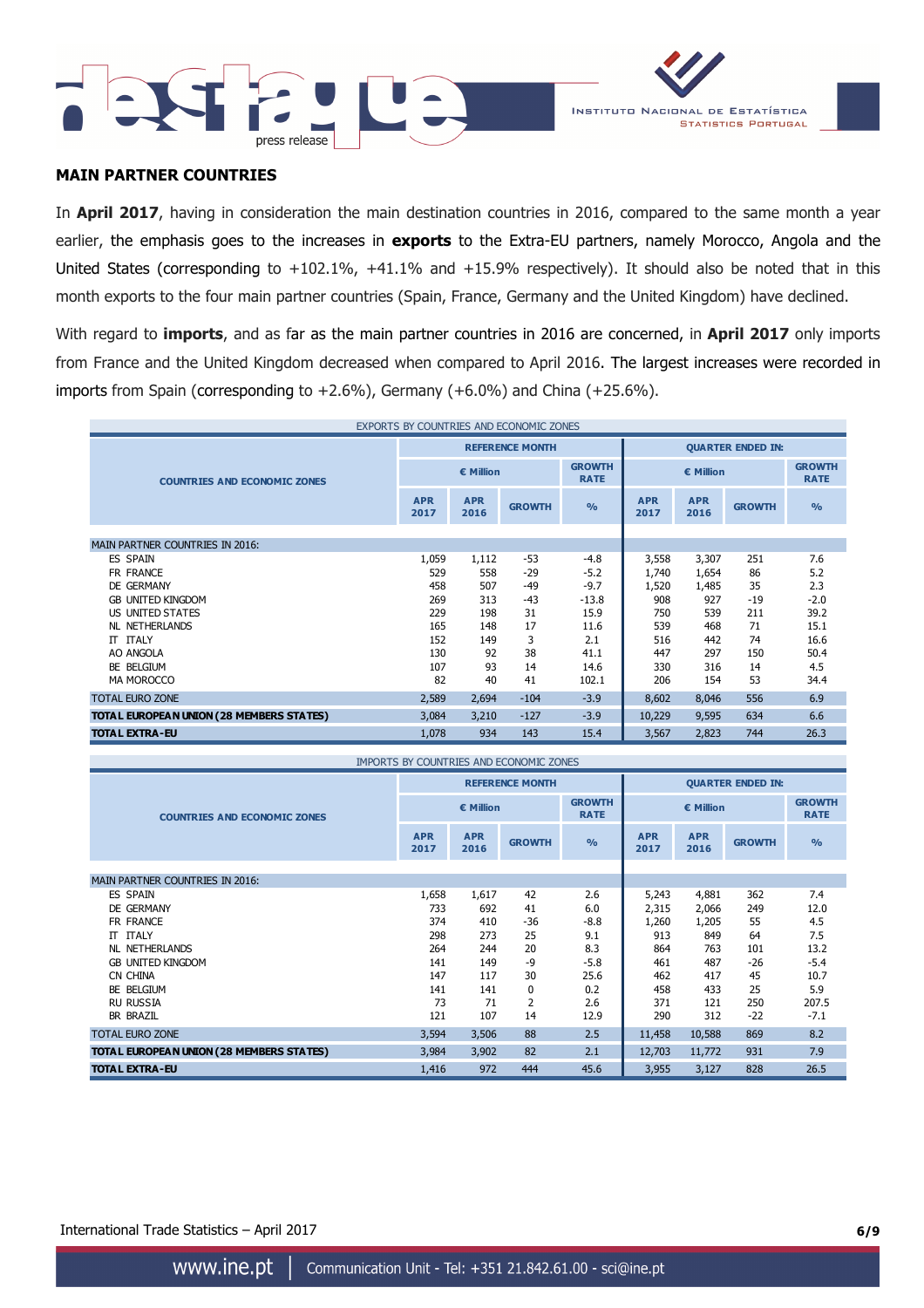



## **UNIT VALUE INDICES FOR INTERNATIONAL TRADE IN GOODS**

In compliance with the timetable defined for the dissemination of the Quarterly Unit Value Indices for International Trade, this press release makes available results for the  $1<sup>st</sup>$  quarter 2017 based on data from International Trade in Goods statistics for March 2017, on a 40 days basis (disseminated on May 10, 2017).

The results obtained (see table below) show that the unit value index for exports presents a positive year-on-year rate of change for the first time since the  $1<sup>st</sup>$  quarter 2014. However the loss in trade terms (relative price of exports in terms of imports), which begun in the  $3^{rd}$  quarter 2016, increased in the  $1^{st}$  quarter 2017, mainly due to the evolution of petroleum products' prices and with more impact in the import prices



**NOTES**:

Petroleum products – CPA 06 (Crude petroleum and natural gas) and CPA 19 (Coke and refined petroleum products).

Quarterly data for 2014 corresponds to definitive results. Quarterly data for 2015 to 2017 corresponds to preliminary results**.** 

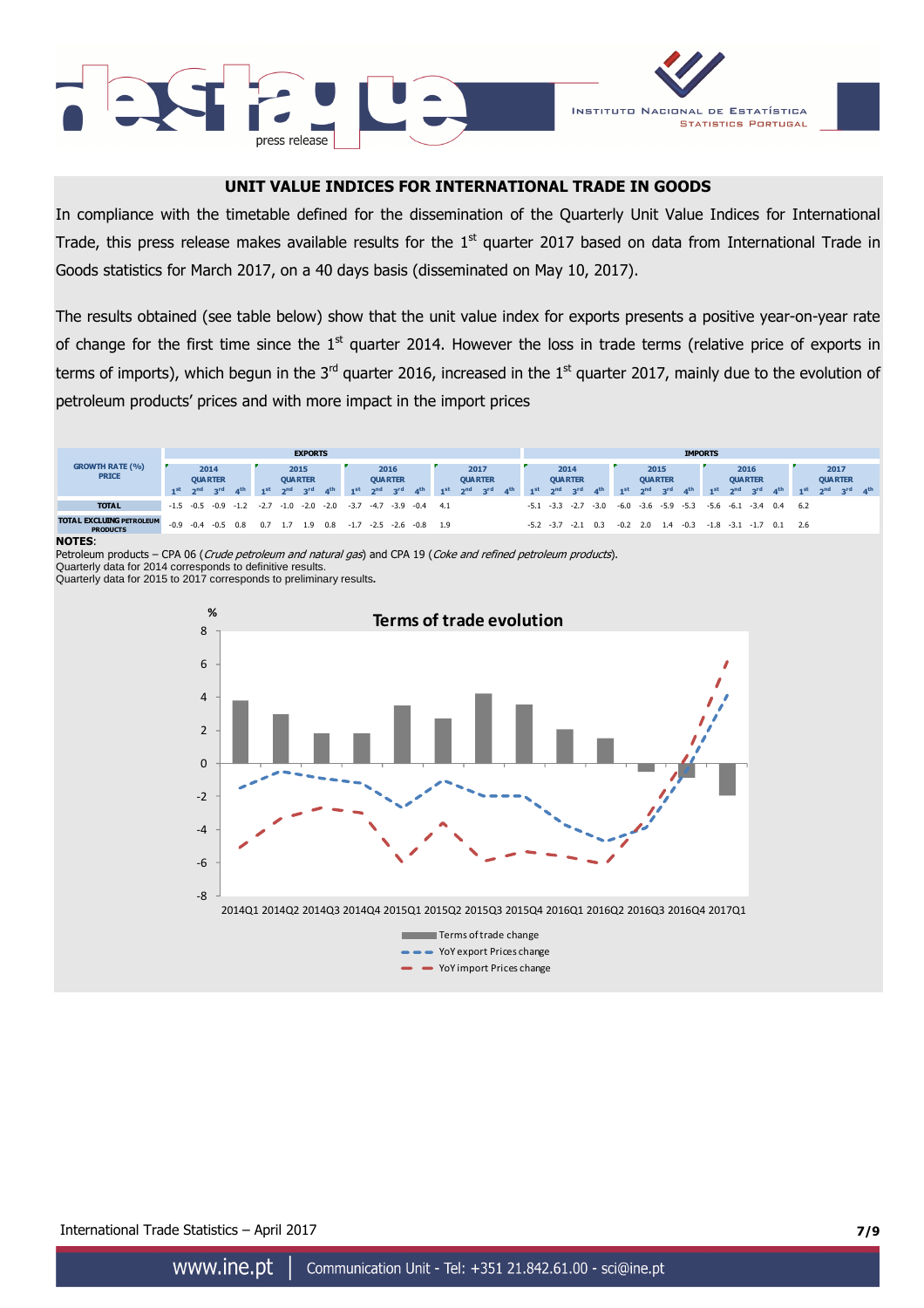



#### **ABBREVIATIONS**

- EU European Union
- CN Combined Nomenclature, 2015, 2016 and 2017 versions
- BEC Classification by Broad Economic Categories, third revision
- CPA Statistical classification of products by activity, version 2.1

#### **EXPLANATORY NOTES**

- **1.** International Trade compiles the statistical information about the commercial trade of goods with the European Union (Intra-EU trade) and Third Countries (Extra-EU trade). In terms of Intra-EU trade statistics it includes adjustments for non-responses as well as for enterprises with transactions below the defined exemption thresholds (which exempts from providing statistical data a significant number of enterprises).
- **2.** For simplification purposes, the terms associated to International Trade Statistics are narrowed to "imports" and "exports", however stating which market is being referred to (Intra-EU, Extra-EU and International Trade which includes the former two).
- **3.** In this "Press Release" the following statistical data are used:
	- 2015: Intra-EU trade January to December definitive results; Extra-EU trade - January to December definitive results.
	- 2016: Intra-EU trade January to December preliminary results; Extra-EU trade - January to December preliminary results.
	- 2017: Intra-EU trade January to April monthly preliminary results;

Extra-EU trade - January to April monthly preliminary results.

- **4.** Due to rounding of numbers, totals might not correspond to the sum of the indicated parcels.
- **5.** Month-to-month growth rate it compares the level of each variable between two consecutive months. Although being an indicator that allows an up to date follow-up of the evolution of each variable, the value of this variation rate is particularly influenced by seasonal fluctuations effects and from other specific effects in one or both compared months.
- **6.** Year-on-year growth rate it compares the level of each variable between the current period and the same period of the previous year. The evolution of this rate is less biased from seasonal fluctuations. However, it might be influenced by these types of effects when referred to a specific period of time.
- **7.** Revisions: data available in this press release include regular revisions of the previous three months (according to the Revisions Policy applicable for the International Trade in Goods statistics) due to the replacement of estimations by new data from the enterprises and, in a lesser dimension, due to the corrections in data made by the reporting enterprises. The following table shows the impact of those revisions in the year-on-year growth rate (three months) disseminated in the previous press release:

| YEAR-ON-YEAR GROWTH RATE - JANUARY 2017 TO MARCH 2017 |                                       |                                      |  |  |  |  |  |  |
|-------------------------------------------------------|---------------------------------------|--------------------------------------|--|--|--|--|--|--|
|                                                       | <b>PREVIOUS</b><br><b>PUBLICATION</b> | <b>CURRENT</b><br><b>PUBLICATION</b> |  |  |  |  |  |  |
| <b>EXPORTS</b>                                        | 17.1                                  | 17.1                                 |  |  |  |  |  |  |
| <b>IMPORTS</b>                                        | 15.3                                  | 154                                  |  |  |  |  |  |  |

**8.** The BEC nomenclature - Classification by Broad Economic Categories doesn't include the Gold for monetary use (CN 71082000) and Coins, including coins with legal tender (except medals, coins mounted in objects of personal adornment coins with character collectibles with numismatic value, waste and scrap) (CN 71189000). The sum of the various categories of the BEC may not match with total trade, due to these exclusions and also for confidentiality reasons.

International Trade Statistics – April 2017 **8/9**